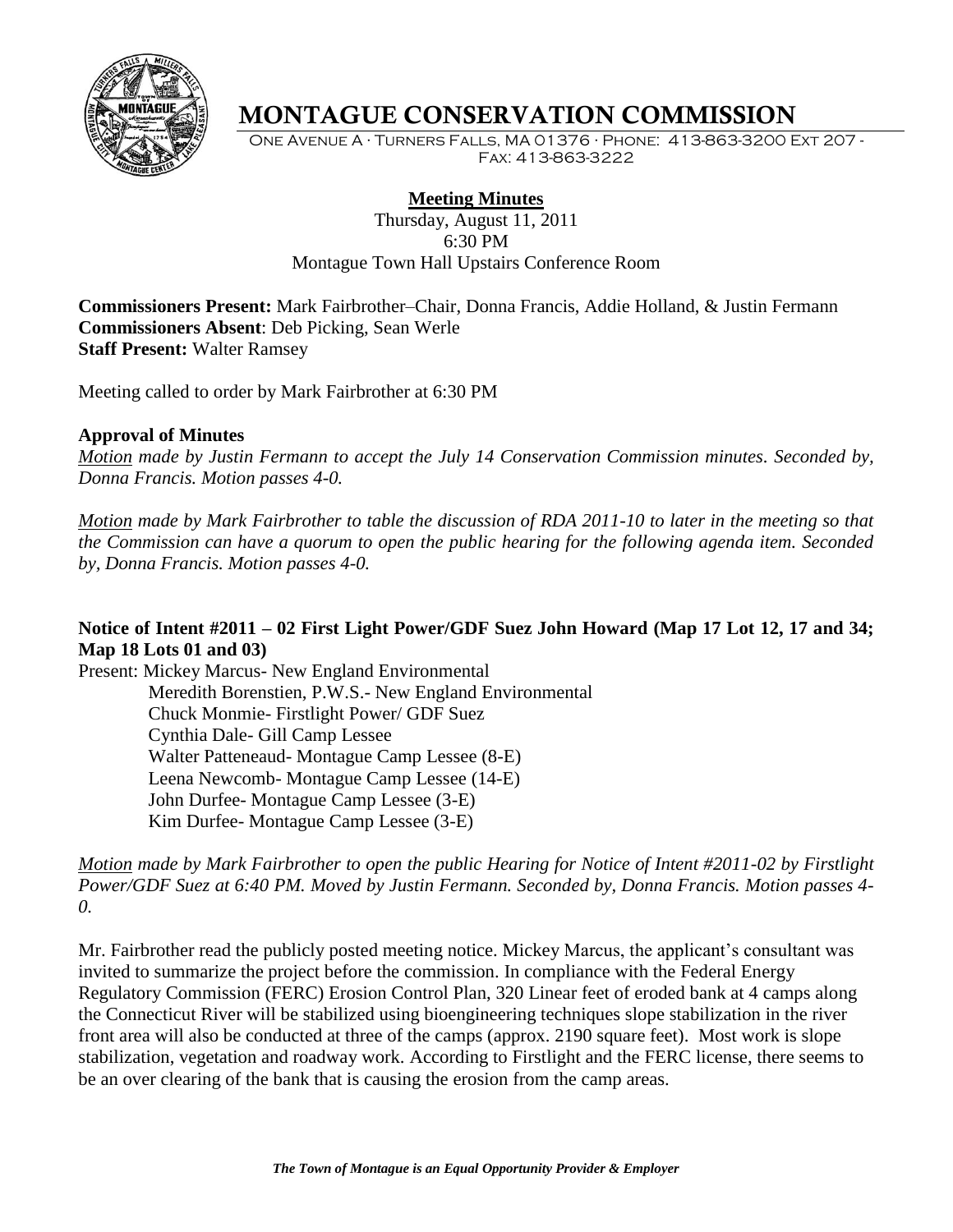At 6:42 PM Mr. Fairbrother excused himself from the hearing because of a personal emergency. He would return at 7:30 PM to participate further in the hearing. Mickey Marcus indicated that the project has been filed with Army Corps, DEP Ch. 91 Waterways, and Natural Heritage and Endangered Species program. Walter Ramsey advised that since comments have not been received by the reviewing authorities, the Commission should not close the public hearing this evening. DEP had issued comments.

According to Mr. Marcus, First light or their contractor will be responsible for individual work on the camp properties including the bank areas. Firstlight would initiate a training session with the camp owners for erosion control. This would focus on the driveways and pathways and access roads that need to be stabilized and the process in which to do. Work to be performed by hand.

Walter Ramsey noted that there is a question as to whether the camp owners should sign the Notice of Intent as "party of interest". Mr. Marcus replied stating that the camps are licensed, not leased. Leena Newcomb noted that the individual camp owners pay personal property taxes to the Town on the structures. Walter will explore this further.

Cynthia Dale owns a camp in Gill which has a similar proposal from Firstlight. Ms. Dale expressed concerned about the process, and the expense of the project to the camp owners, and impact of construction vehicles. The Gill side has private residences as abutters whereas on the Montague side it is businesses. She noted that the camps have been on the river for many years and the camp owners are good stewards of the river- there are more significant erosion issues resulting from the Northfield Mountain Project.

Chuck Monmie rebutted stating that FERC has ordered Firstlight to conduct this erosion control as part of Firtlight"s Erosion Control Plan. Camp owners will be responsible for those areas that are eroding due to the camp use and people being there (human impacts).

After the overview of the general project and overall concerns, The Commission redirected discussion to review each of the camps. As individual camps were discussed, the respective camp owners at the hearing were invited to the table to discuss their concerns with the commission and Firstlight.

**Camp 2E** – Camp owner not present. This camp is closest to Turners Falls Rod and Gun Club property Firstlight noted erosion on the hillside on the walking path between camps 2E and 3E. This property area has been over cleared of vegetation or made room for patios/outdoor living spaces. The mulch lawn would be replaced with native plantings. Firltight noted that in addition to erosion control, this would reduce the visual impact of the camps from the River.

**Camp 3E** John Durfee was invited to join the commission at the head table. Mr. Marcus described the plan for a partial timber retaining wall two or three feet high in the parking area. The use of this timber or masonry to help with the erosion control would be done in the cuts in the parking area and banks would be replanted. New England Environmental, not the camp owners will conduct all work on riverbanks. Mr. Durfee expressed concern about the use of the recommended "bioengineering techniques" and the associated costs to be born by the camp owners. He advocated for some flexibility in the work to be performed. Mr. Durfee asked that more time be allowed to implement the projects because of the camp owners time and financial constraints.

**Camp 8E** Walter Patteneaud was invited to join the commission. Mr. Marcus described New England Environmental"s report of erosion on both sides of the dock and the need to remove debris on the banks. This will require rebuilding of the bank and replanting. It was suggested to install 4 ft high native plantings on the bank. Mr. Patteneaud replied stating that he needs a clear egress to install and remove his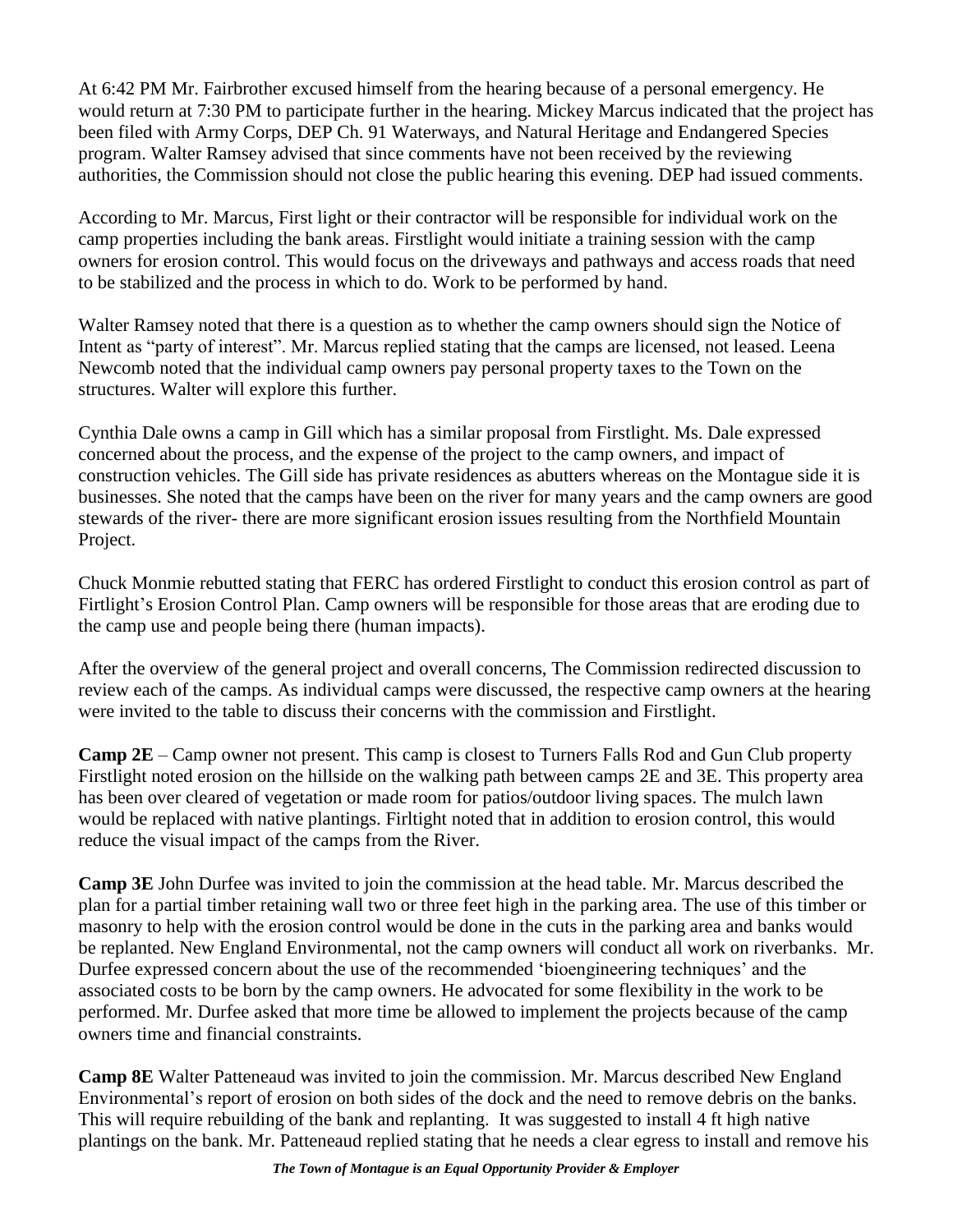fully licensed docks. The plantings would obstruct this activity. First Light will have on sight meetings with the camp owners as each situation is unique. Mr. Patteneaud also noted that previous bioengineering techniques such as coconut logs have been used on his property and that they had not worked effectively.

**Camp 14E** Leena Newcomb was invited to join the commission. The Commission clarified that much of the work on Camp 14E, including the proposed demonstration area is outside of the Commission"s jurisdiction. According to NEE, there are eroded slopes in the driveway and parking area which is draining down into the river and the area needs some seed, netting and fill for stabilization. Ms. Newcomb noted that this property has vehicular access issues and wondered if that would make it an appropriate demonstration site. Some out buildings in the Riverfront area are proposed to be removed. Leena Newcomb uses two of the three out buildings which are on a 4 x 4 foot concrete slab. She noted that these have been in place for 70 years, so why remove and disturb the area? Justin Fermann seconded her concern. The commission asked if the concrete slabs are to be removed because the disruption of the cement pad might cause more issues than what we are trying to prevent? Mr. Marcus indicated that it looks like the cement pad on one of the outbuildings can be left while the structure is to be removed. The other two outbuildings are a storage area and a compostable toilet that Leena Newcomb wants left in place on the property.

The tasks that need to be specifically addressed by First Light are:

- Clarify the objectives of the project
- Provide a range of mitigation solutions
- Firtlight should build consensus with the camp owners as to what work will be performed by whom
- Clarify if the outbuildings on camp 14 E will be removed.
- Allow the camp owners more time to implement the projects
- Clarify the training for camp owners for erosion control and prevention

Conservation Commission tasks:

- Walter will research if the land owners can be required to sign the Notice of Intent
- Draft a condition that will allow flexibility for Firtlight and the Camp Owners to alter the stabilization technique without changing the impact on the resource area.

Mickey Marcus requested that the Commission continue the hearing.

*Motion by, Justin Fermann to continue the public hearing until September 8, 2011 at 6:30pm at the request of the applicant. Seconded by Donna Francis. Motion passes 4-0*

# **Request for Determination of Applicability #2011-10 by Montague DPW**

Present: Lawrence Roy- 5 Pleasant Street.

Mr. Ramsey introduced the project on behalf of the DPW superintendant Tom Bergeron. The project involved maintenance and repair of an existing municipal storm water outflow for the purposes of mitigating hillside erosion. Work will occur in the buffer zone of a potential wetlands resources area. The washout area of the hillside will be filled with riprap to cease erosion. The work will stabilize the hillside and will prevent the downstream wetlands from filling in further. No delineation has been done, but on multiple site visits Mr. Ramsey noted the area near the work is wet. Sediment eroding from the hillside is filling in the mapped wetlands, so the wet areas are creeping up the hillside. The proposal is to put down some riprap to protect the hillside from erosion while allowing the work trucks to cross over into the site.